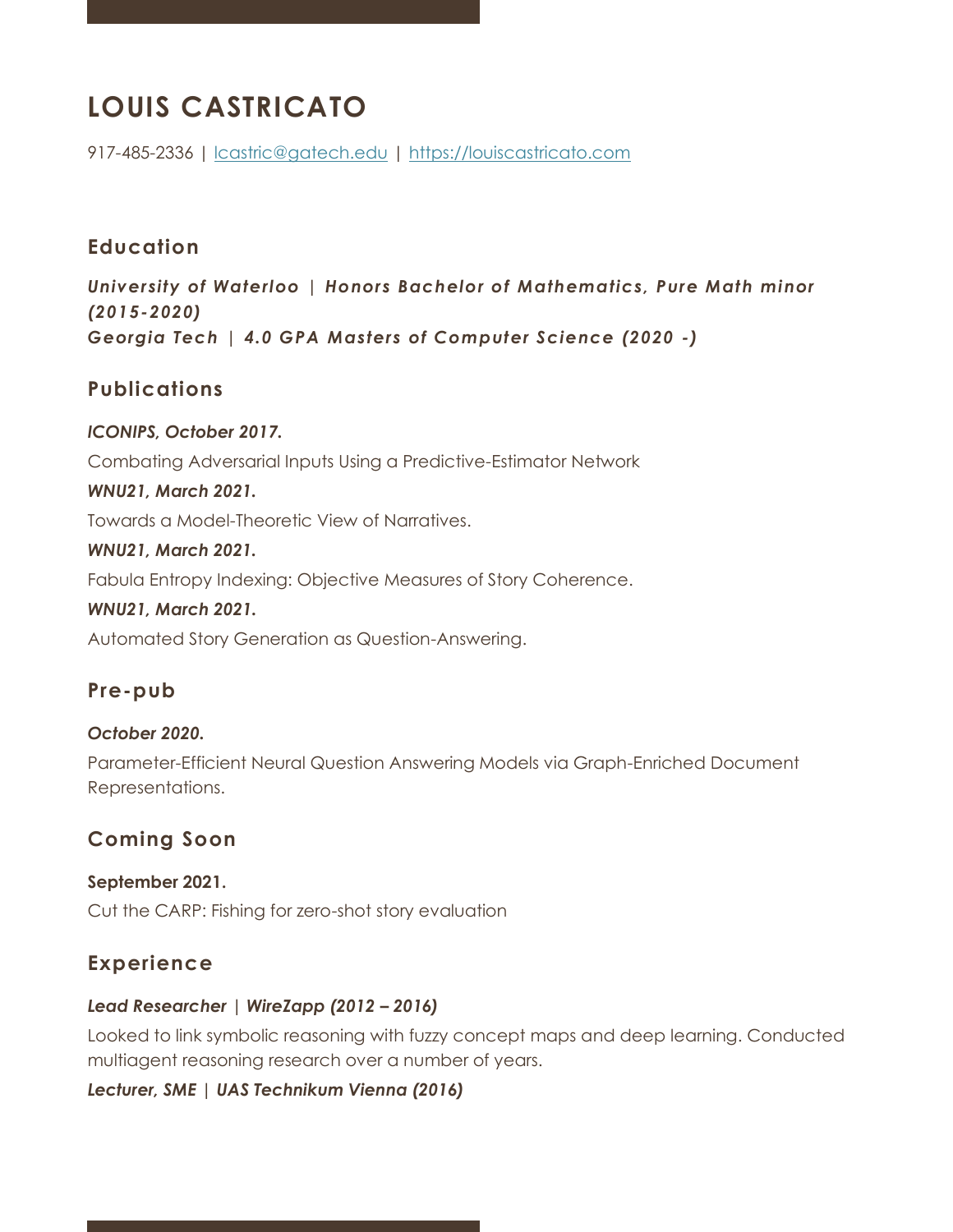Taught an online graduate course on LSTMs and RNNs applied to sequence generation. Approved SME for Ivan Lazarov's master's thesis.

## *Research Assistant | Waterloo (2016 – 2017)*

Worked under Professor Jeff Orchard on biologically, within the realm of leaky-integrate-andfire neurons, feasible generative methods. Won a best paper award.

## *Research Assistant | MIT, CSAIL (April 2019 – October 2019)*

Collaborated with Dr. Enrico Santus on graphical QA and summarization methods.

## *Graduate Research Assistant | Georgia Tech (August 2020 – April 2021)*

Working under Professor Mark Riedl on narrative comprehension and generation methods. Particularly- story generation via causal question answering, story generation via causal retrieval, story evaluation via causal inquiry.

## *Researcher Director | EleutherAI (September 2020 - )*

Working with Stella Biderman on evaluation theory papers, as well as being one of the developers on EleutherAI's multimodal language models. Was one of the earliest members at EleutherAI. Currently standing director of the CARP project (Contrastive Authorship+Reviewership Pairings), investigating automated story evaluation. Storytelling

subject matter expert.

## *Chief of Research | NovelAI (May 2021 – July 2021)*

Joined NovelAI to act as standing computational storytelling expert, lead initiatives to improve and standardize data quality. Directed research projects into knowledge graphs and human-in-the-loop writing systems.

## *Machine Learning Engineer Intern | CohereAI (July 2021 – December 2021)*

Working on large scale language modeling, with a focus on contrastive learning models.

# **Awards and Acknowledgements**

#### *JP30, 2013*

Teen authorship award. Came first place on Jukepop's post-NaNoWriMo competition.

#### *Best Paper ICONIPS, 2017*

Won best paper at ICONIPS 2017 with Professor Jeff Orchard

## **Program Committees**

#### *ICIDS2020*

Was on the demo review committee for ICIDS2020.

#### *NeurIPS 2020 Workshop TDA and Beyond*

Reviewed short papers for a topological data science workshop.

#### *ICLR 2021 Geometrical and Topological Representation Learning*

Reviewed papers for a mathematics workshop.